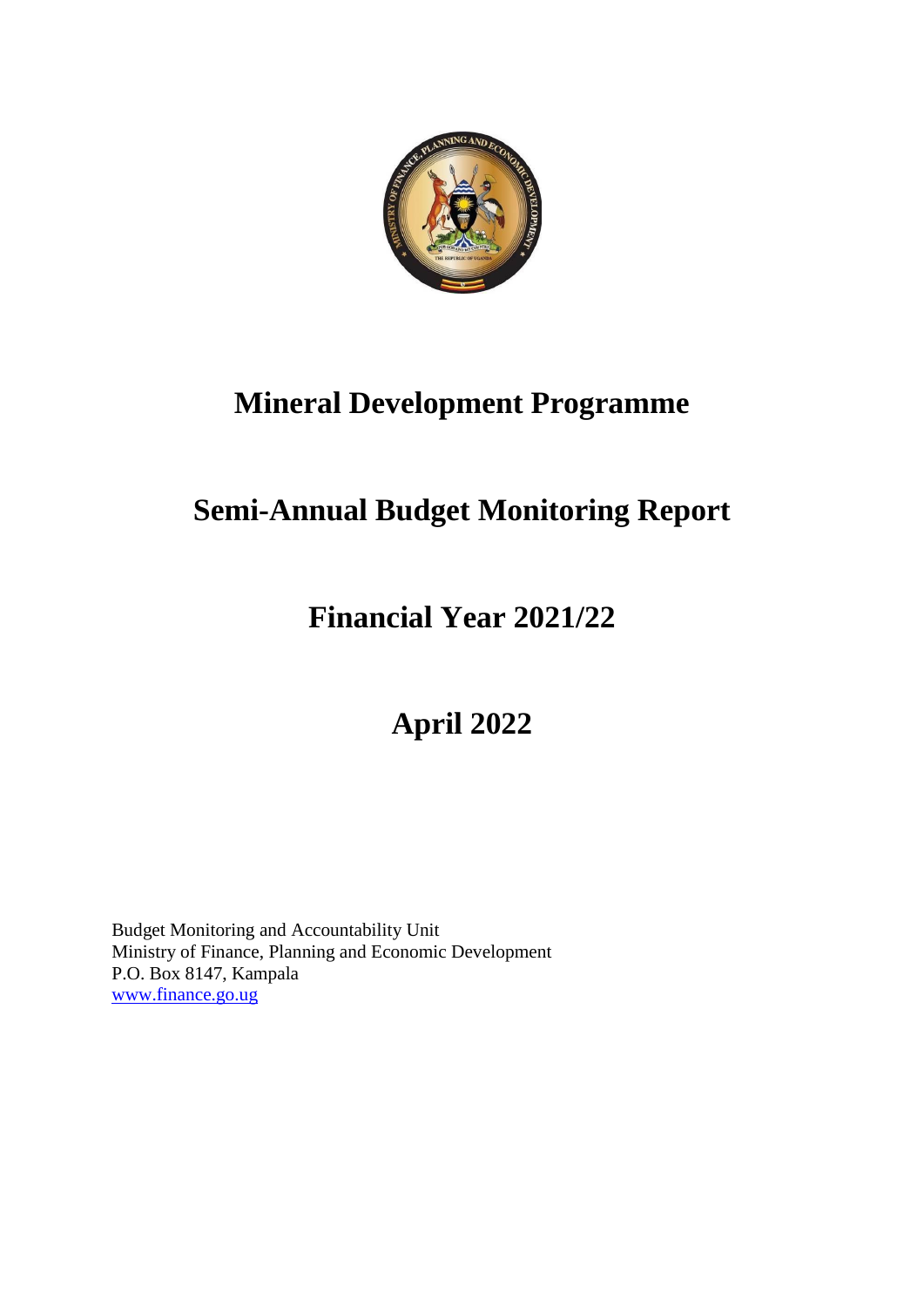## **TABLE OF CONTENTS**

| 3.2.2 Establishment and equip a dedicated exploration unit, with access to functional           |  |
|-------------------------------------------------------------------------------------------------|--|
| 3.2.3 Undertake a detailed exploration and quantification of minerals and geothermal            |  |
| 3.2.4 Organise, formalise and regulate the artisanal and small-scale miners                     |  |
| 3.2.5 Review of the Mining Act 2003 and develop other relevant laws and regulations 8           |  |
| 3.2.7 Strengthen the capacity to undertake mineral certification, trading, testing, inspection, |  |
| 3.2.8 Strengthen capacity to monitor, inspect and enforce health, safety and environmental      |  |
| 3.2.9 Strengthen monitoring and inspection of mining operations to minimise negative social     |  |
| 3.2.10 Establish and strengthen earthquake, landslides and other geohazard monitoring           |  |
|                                                                                                 |  |
|                                                                                                 |  |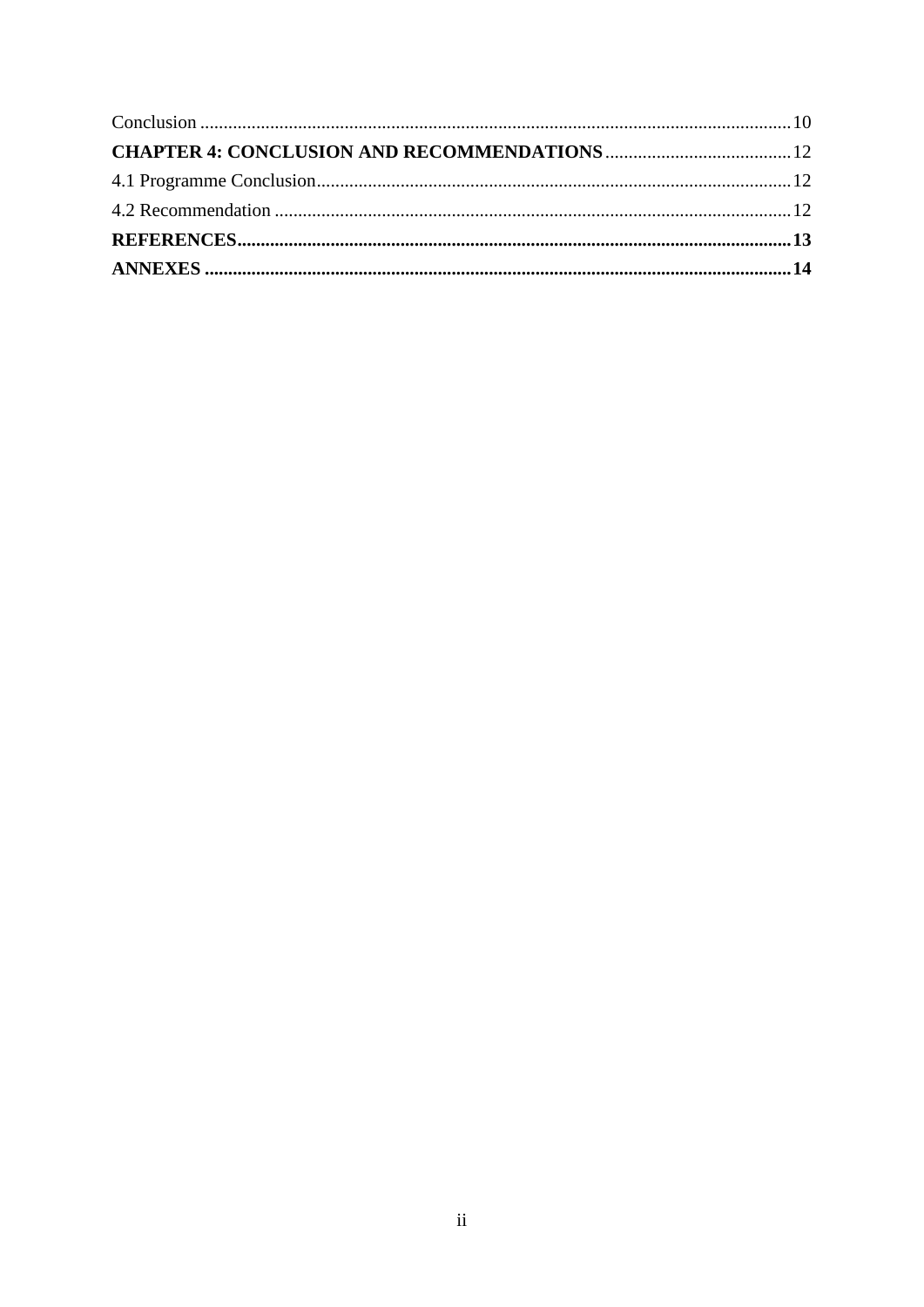## **ABBREVIATIONS AND ACRONYMS**

<span id="page-3-0"></span>

| <b>ACEMP</b>  | Africa Center for Energy and Mineral Policy                     |
|---------------|-----------------------------------------------------------------|
| <b>ASM</b>    | <b>Artisanal and Small Scale Miners</b>                         |
| <b>BGR</b>    | German Federal Institute for Geosciences and Natural Resources  |
| <b>BMAU</b>   | Budget Monitoring and Accountability Unit                       |
| <b>DGSM</b>   | Directorate of Geological Surveys and Mines                     |
| <b>DRMS</b>   | <b>Domestic Revenue Mobilisation Strategy</b>                   |
| EAGER         | <b>East African Geothermal Energy Resources</b>                 |
| <b>EIA</b>    | <b>Environmental Impact Assessment</b>                          |
| GASf          | Geological Society of Africa                                    |
| <b>GIS</b>    | Geographical Information System                                 |
| <b>GMIS</b>   | Geological and Mineral Information System                       |
| GoU           | Government of Uganda                                            |
| <b>HSE</b>    | <b>Health Safety and Environment</b>                            |
| <b>ICGLR</b>  | International Conference on the Great Lakes Region              |
| ICP - EOS     | <b>Inductively Coupled Plasma Optical Emission Spectrometry</b> |
| <b>IFMS</b>   | <b>Integrated Financial Management System</b>                   |
| <b>ISO</b>    | International Organization for Standardisation                  |
| <b>LMIS</b>   | <b>Laboratory Management Information System</b>                 |
| <b>MCRS</b>   | Mineral Cadaster and Registry System                            |
| <b>MDAs</b>   | Ministries, Departments and Agencies                            |
| <b>MEMD</b>   | Ministry of Energy and Mineral Development                      |
| <b>MoFPED</b> | Ministry of Finance, Planning and Economic Development          |
| MoJCA         | Ministry of Justice and Constitutional Affairs                  |
| <b>MLHUD</b>  | Ministry of Lands, Housing and Urban Development                |
| <b>MPS</b>    | <b>Ministerial Policy Statement</b>                             |
| <b>MWAMID</b> | Mineral Wealth and Mining Infrastructure Development            |
| <b>NEMA</b>   | National Environment Management Authority                       |
| <b>NDP</b>    | <b>National Development Plan</b>                                |
| <b>OSH</b>    | Occupational Safety and Health                                  |
| <b>PBS</b>    | <b>Program Budgeting Software</b>                               |
| <b>PGM</b>    | <b>Platinum Group Minerals</b>                                  |
| PIP           | Public Investment Plan                                          |
| <b>PPE</b>    | Personal Protective Equipment                                   |
| <b>PPP</b>    | Public-Private Partnership                                      |
| <b>SEAMIC</b> | Southern and Eastern Africa Mineral Center                      |
| <b>SDR</b>    | <b>Special Drawing Rights</b>                                   |
| <b>SMRF</b>   | <b>Strategic Minerals Research Facility</b>                     |
| <b>TGH</b>    | <b>Temperature Gradient Holes</b>                               |
| <b>UIA</b>    | <b>Uganda Investment Authority</b>                              |
| <b>UNBS</b>   | <b>Uganda National Bureau of Standards</b>                      |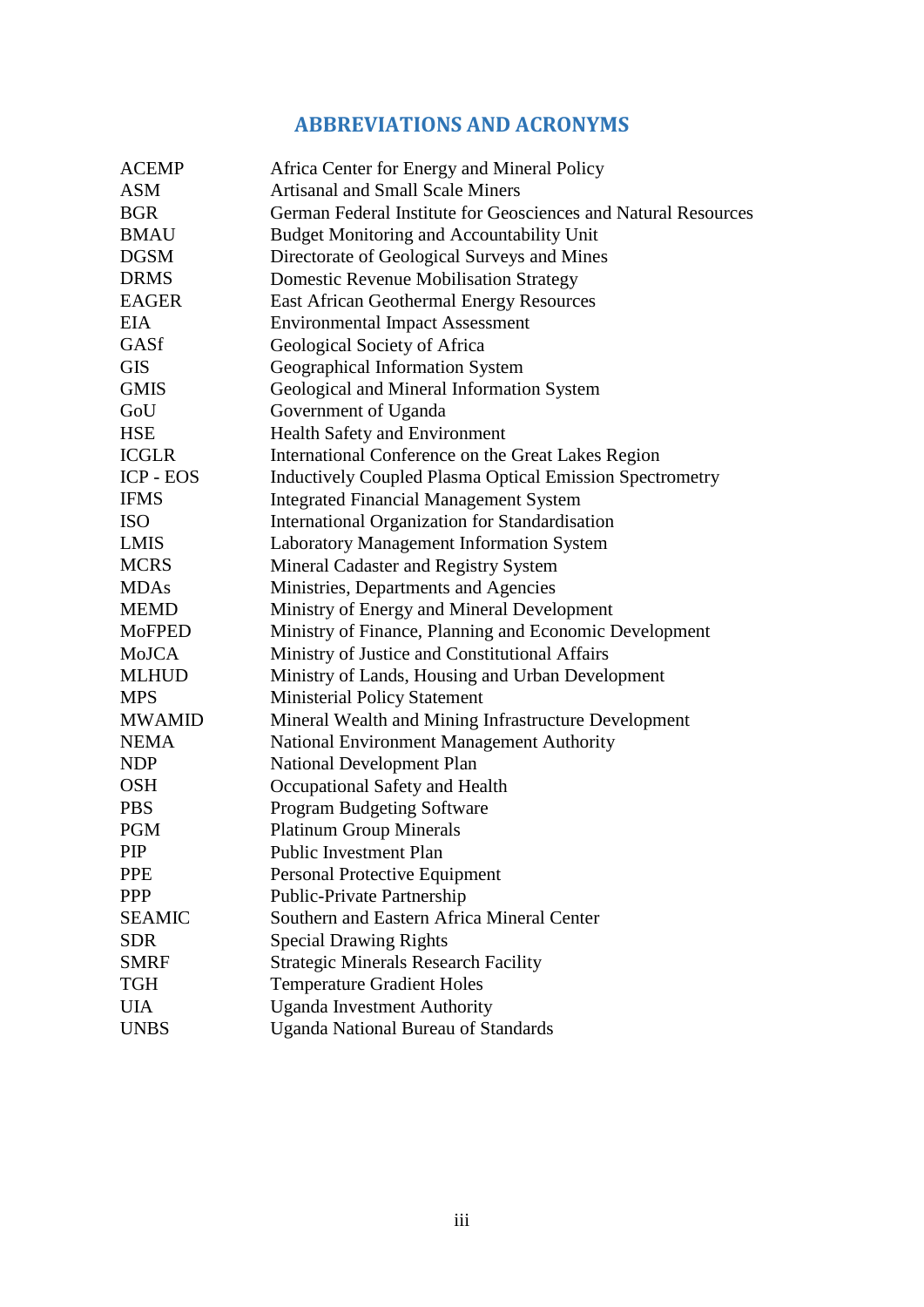## **FOREWORD**

<span id="page-4-0"></span>The Government is implementing programmatic planning and budgeting which harnesses synergies from a number of previously independent sectors and avoids duplication of resources, thus enabling us attain efficiency in our development investments.

The Budget Monitoring and Accountability Unit (BMAU) is now undertaking Programme-Based Monitoring to assess performance of the targets and outcomes set in the Programme Implementation Action Plans (PIAPs) of the third National Development Plan (NDPIII), Ministerial Policy Statements, plus the Programme and Sub-Programme work plans.

These BMAU findings are the first Programme assessments we have conducted and I urge you to embrace the findings therein, and fully adopt the recommendations as we strive to ensure compliance to Programme-Based Budgeting.

Ramathan Ggoobi **Permanent Secretary/Secretary to the Treasury**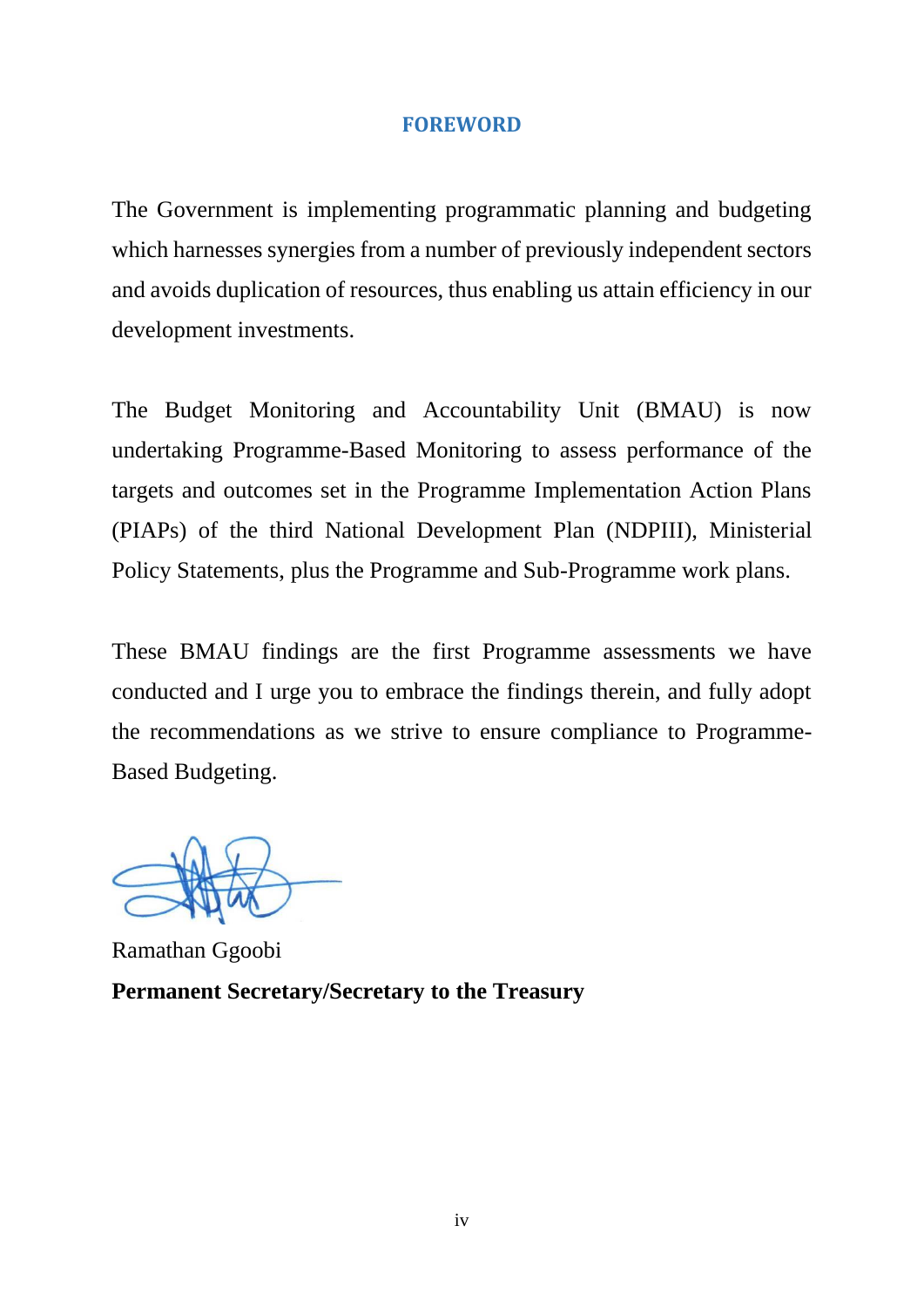## **EXECUTIVE SUMMARY**

<span id="page-5-0"></span>The Mineral Development Programme has one sub-programme - Mineral Exploration, Development and Value Addition, under which all its interventions are classified.

The performance of the Mineral Exploration, Development and Value Addition Subprogramme was fair at 61.9%. Under the sub-programme, a total of 10 interventions were under implementation, of which nine were monitored with 60% of them having fair performance, and the remaining showing good performance. The programme budget was revised upwards to Ug shs 50.83 billion (bn) from Ug shs 48.98bn, but the release was Ug shs 9.90bn and expenditure Ug shs 8.19bn. The programme was greatly affected by the low release of funds.

The sub-programme continued with mineral exploration in the country with phases 1 and 2 of geological and geophysical surveys in Karamoja region complete. On establishment of regional exploration units to aid in analysis of samples explored from the different regions, construction of the beneficiation centres in Ntungamo and Fort-Portal was almost complete.

The formalisation process for Artisanal Small Scale Miners (ASMs) commenced with the launch of the biometric registration exercise. By 31<sup>st</sup> December 2021, only 130 out of targeted 5,000 were registered, while 960 ASMs (760 males and 200 female) were sensitised on health and safety. In line with this, the Mining and Minerals Bill which aims at transforming the livelihood of ASMs was under Parliamentary consideration. Additionally, inspection of 94 mining rights of sites in 37 out of 50 districts was undertaken. The limited funding hindered progress of some activities.

On acquisition of equipment for sample analysis, the mineral jig was installed but operation was pending training from the manufacturer. The newly acquired weigh bridges were yet to be installed. Procurement of other laboratory equipment planned for this FY was also yet to be done pending availability of funds. There is urgent need to complete installation of the newly acquired equipment for mineral sample analysis since this will lead to faster ascertaining of the country's mineral potential.

The programme performance was hampered by inadequate funding which affected activities like registration and sensitisation of the ASMs, and others required for mineral exploration. The budget release was less than 20% for Quarter 1 and 2.

The Ministry of Energy and Mineral Development (MEMD) should prioritise funding to the programme, since the potential for the country to generate more revenue from minerals is very high.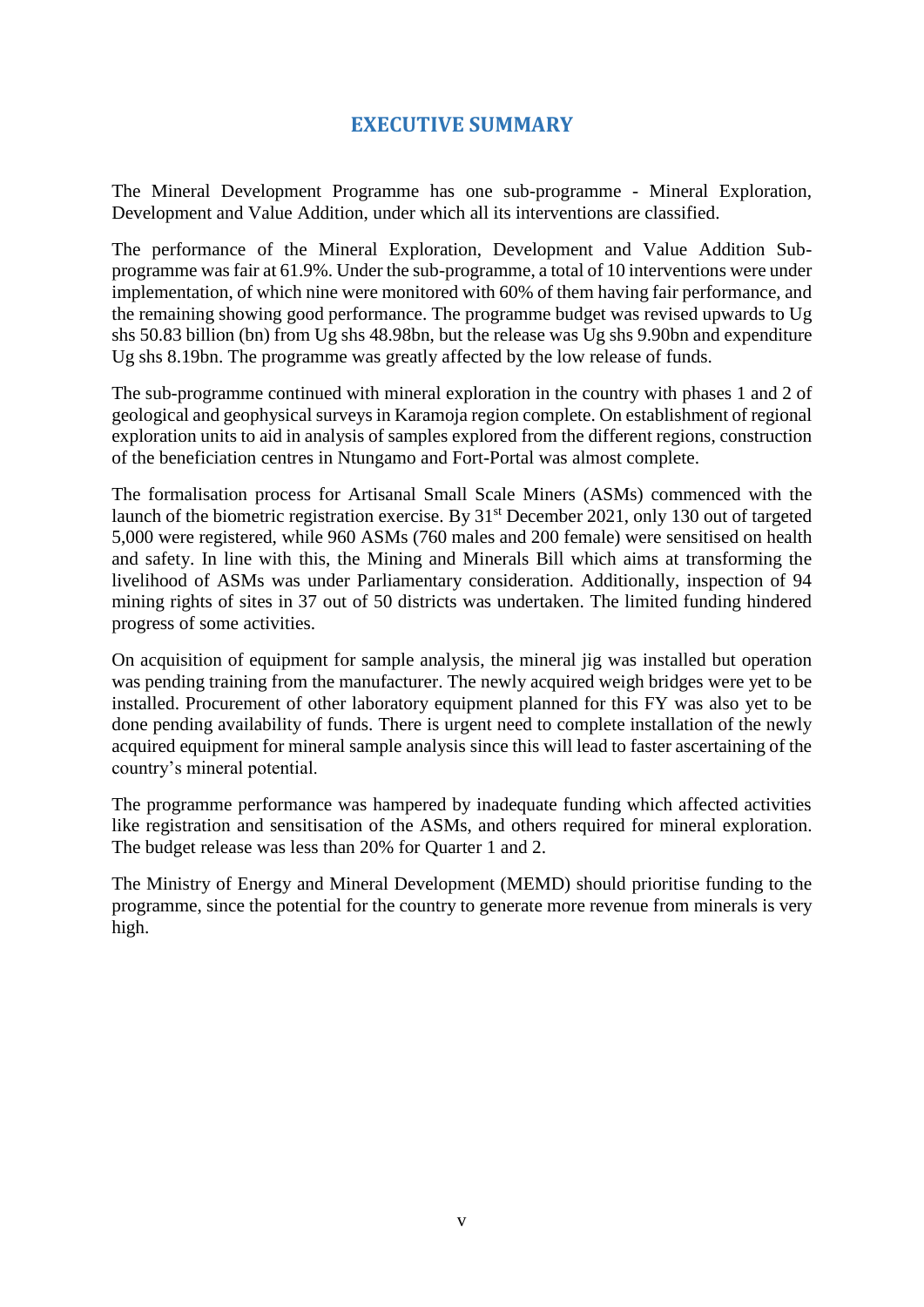## **CHAPTER 1: BACKGROUND**

## <span id="page-6-1"></span><span id="page-6-0"></span>**1.1 Background**

The mission of the Ministry of Finance, Planning and Economic Development (MFPED) is, "*To formulate sound economic policies, maximise revenue mobilisation, and ensure efficient allocation and accountability for public resources so as to achieve the most rapid and sustainable economic growth and development.*"

The MFPED through its Budget Monitoring and Accountability Unit (BMAU) tracks implementation of programmes/projects by observing how values of different financial and physical indicators change over time against stated goals, indicators and targets (how things are working). The BMAU work is aligned to budget execution, accountability, service delivery, and implementation of the Domestic Revenue Mobilisation Strategy (DRMS).

Starting FY 2021/22, the BMAU is undertaking Programme-Based Monitoring to assess performance against targets and outcomes in the Programme Implementation Action Plans (PIAPs) of the third National Development Plan (NDPIII). Semi-Annual and Annual field monitoring of government programmes and projects is undertaken to verify receipt and application of funds by the user entities and beneficiaries, the outputs and intermediate outcomes achieved, and level of gender and equity compliance in the budget execution processes. The monitoring also reviews the coherency in implementing the PIAP interventions; the level of cohesion between sub-programmes; and challenges of implementation.

The monitoring covered the following Programmes: Agro-Industrialisation; Community Mobilisation and Mindset Change; Digital Transformation; Human Capital Development; Innovation, Technology Development and Transfer; Integrated Transport Infrastructure and Services; Manufacturing; Mineral Development; Natural Resources, Environment, Climate Change, Land and Water Management; Public Sector Transformation; Sustainable Development of Petroleum Resources; and Sustainable Energy Development.

This report presents findings from monitoring the Mineral Development Programme for the budget execution period  $1<sup>st</sup>$  July to  $31<sup>st</sup>$  December 2021.

## <span id="page-6-2"></span>**1.2 Programme Goal and objectives**

The Mineral Development Programme falls under the first objective of the National Development plan (NDP III) which is to "Enhance Value Addition in Key Growth Opportunities". The goal of this programme, therefore, is to increase the exploitation and value addition to selected resources for job rich industrialisation. Its key objectives are to:

- 1. Increase exploration and quantification of priority minerals and geothermal resources across the country;
- 2. Increase adoption and use of appropriate and affordable technology along the value chain;
- 3. Increase investment in mining and value addition; and
- 4. Expand mineral based processing and marketing.
- 5. Strengthen the legal and regulatory framework as well as the human and institutional capacity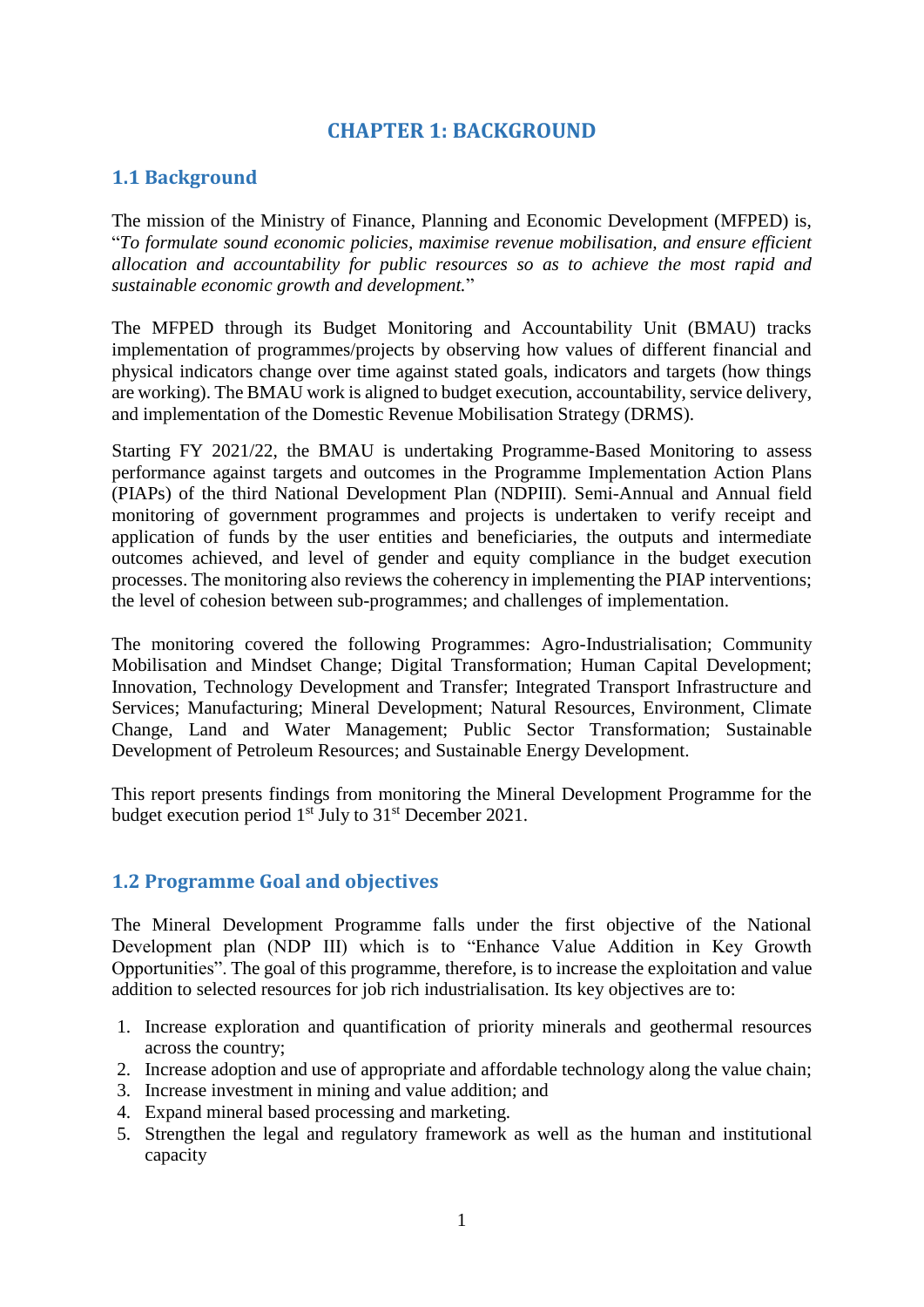## <span id="page-7-0"></span>**1.3 Programme Sub-programme**

The Mineral Development Programmes is comprised of one sub-programme - Mineral Exploration, Development and Value Addition.

The lead institution for implementation of this programme is the Ministry of Energy and Mineral Development (MEMD), others include National Environmental Management Authority (NEMA), Ministry of Trade, Industry and Cooperatives (MoTIC), Ministry of Works and Transport (MoWT), and Uganda Investment Authority (UIA).

#### <span id="page-7-1"></span>**1.4 Programme Outcomes**

The programme contributes to the following outcomes:

- Increased investment in the sector
- Increased contribution of the mineral sector to gross domestic product (GDP)
- Competitive mining sector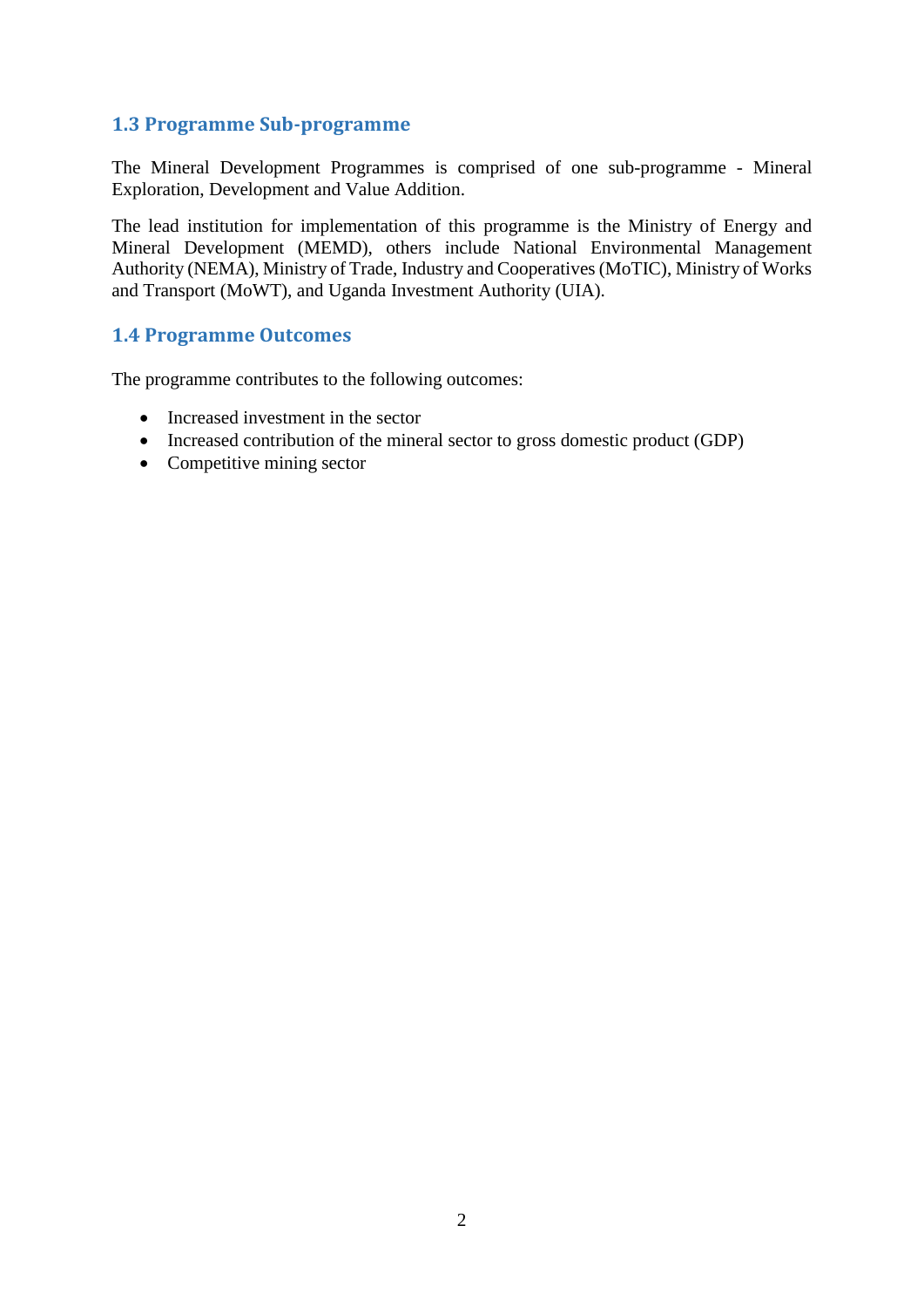## **CHAPTER 2: METHODOLOGY**

## <span id="page-8-1"></span><span id="page-8-0"></span>**2.1 Scope**

This report is based on selected interventions for the Mineral Exploration, Development and Value Addition Sub-programme that were allocated funds under the Mineral Development Programme. A total of 10 out of 34 interventions in the Programme Implementation Action Plans (PIAPs) were allocated funds in the FY2021/22. A total of nine interventions were reviewed and monitored for the FY2021/22 and were implemented by the Ministry of Energy and Mineral Development (MEMD).

The selection of areas to monitor was based on several criteria:

- Significance of the budget allocations to the interventions within the programme budgets, with the focus being on large expenditure interventions. Preference is given to development expenditure, although some recurrent costs are tracked.
- The programmes that had submitted Quarter two (Q2) progress reports for FY2021/22 were followed up for verification as they had specified output achievements.
- Multi-year sub-programmes that were having major implementation issues were also visited.

## <span id="page-8-2"></span>**2.2 Approach and Sampling Methods**

The physical performance of the interventions was assessed through monitoring a range of outputs and linking the progress to reported expenditure. Across the sub-programme monitored, the key variables assessed included inputs and outputs. Gender and equity commitments were also assessed.

### <span id="page-8-3"></span>**2.2.1 Sampling**

A combination of random and purposive sampling methods was used in selecting projects from the Ministerial Policy Statements and progress reports of the respective departments<sup>1</sup>. Priority was given to physically verifiable outputs. In some instances, multi-stage sampling was undertaken at two levels: i) Interventions and ii) Project beneficiaries.

Outputs to be monitored are selected so that as much of the Government of Uganda (GoU) development expenditure as possible is monitored during the field visits. Districts are selected so that as many regions of Uganda as possible are sampled throughout the year for effective representation.

### <span id="page-8-4"></span>**2.2.2 Data Collection**

<u>.</u>

Data was collected from various sources through a combination of approaches:

 Review of secondary data sources including Ministerial Policy Statements for FY2021/22; National and Sector Budget Framework Papers; Sector project documents and performance reports in the Program Budgeting System (PBS), Sector Quarterly

Directorate of Geological Survey and Mines, Geological Survey, Geothermal Survey Resources and Mines departments.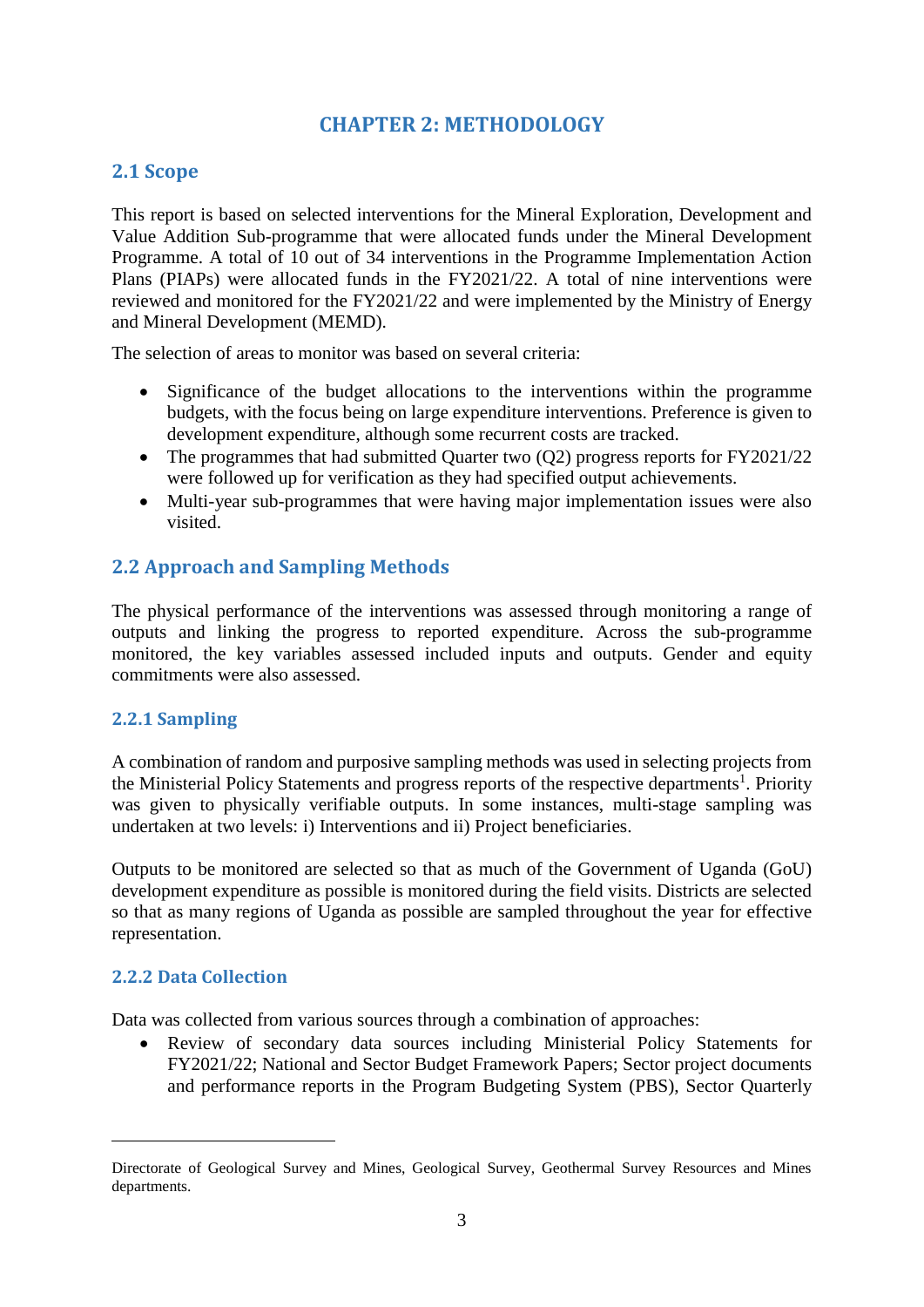Progress Reports and work plans, Public Investment Plans, Approved Estimates of Revenue and Expenditure, and data from the Budget Website.

## <span id="page-9-0"></span>**2.2.3 Data Analysis**

The programme performance was rated based on the criterion below in table 2.1

**Table 2.1: Assessment Guide for Monitored Interventions for Semi-Annual FY2021/22**

| <b>Score</b>  | <b>Comment</b>                                                   |
|---------------|------------------------------------------------------------------|
| 90% and above | Very Good (Achieved at least 90% of both outputs and outcomes)   |
| 70%-89%       | Good (Achieved at least 70% of both outputs and outcomes)        |
| 50%-69%       | <b>Fair</b> (Achieved at least 50% of both outputs and outcomes) |
| 49% and below | <b>Poor</b> (Achieved below 50% of both outputs and outcomes)    |

*Source: Author's Compilation*

## <span id="page-9-1"></span>**2.3 Limitation of the report**

The preparation of the report was constrained by lack of disaggregated financial information for some programme interventions hence they could not be scored.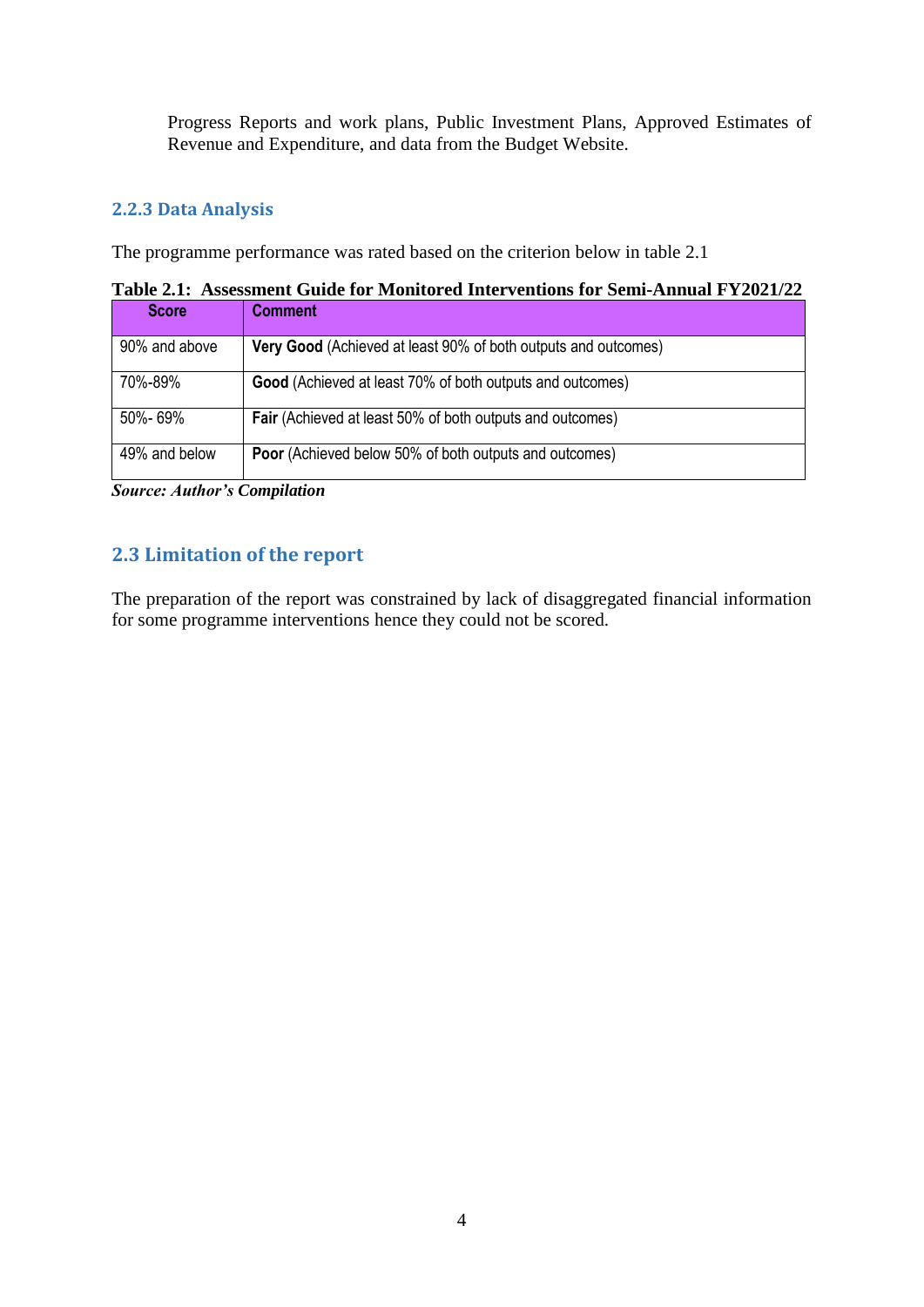## **CHAPTER 3: PROGRAMME PERFORMANCE**

## <span id="page-10-1"></span><span id="page-10-0"></span>**3.1 Overall Programme Performance**

#### **Financial Performance**

The budget for FY 2021/22 for the Mineral Development Programme is Ug shs 50.83bn, of which Ug shs 9.90bn (19.5%) was released. The absorption of released funds was good at 82.8%. The low release of funds hindered implementation of programme outputs. Table 3.1 gives details of the programme half year budget performance.

**Table 3.1: Financial Performance of the Mineral Development Programme by 31st December 2021**

| <b>Sub-Programme</b>                                            | <b>Budget</b><br>Ug shs Bn) | <b>Release</b><br>Ug shs Bn) | <b>Expenditure</b><br>(Ug shs Bn) | Release as a<br>proportion of<br>budget<br>the<br>(%) | Expenditure as a<br>proportion of the<br>release (%) |  |
|-----------------------------------------------------------------|-----------------------------|------------------------------|-----------------------------------|-------------------------------------------------------|------------------------------------------------------|--|
| Mineral<br>exploration,<br>development<br>and<br>value addition | 50.830                      | 9.90                         | 8.194                             | 19.4                                                  | 82.8                                                 |  |
| <b>Overall Performance</b>                                      | 50.830                      | 9.90                         | 8.194                             | 19.4                                                  | 82.8                                                 |  |

*Source: Approved Budget Estimates and MEMD Q2 Reports FY2021/22*

### **Overall Performance**

The overall programme performance was fair at 61.9%. The Mineral Beneficiation Centres in Ntungamo and Fort-Portal were nearing completion. Exploration and analysis of mineral samples and training and registration of Artisanal Small Scale Miners (ASMSs) was being undertaken. However, installation of weighbridges in the Eastern region for quantification of minerals had not been done. On policy formulation, the Mining and Minerals Bill was developed but awaiting Parliament consideration. Inspection and monitoring of mining sites was also underway in the different regions. A total of 94 mineral rights were inspected whereas formalisation of artisanal miners continued and biometric registration had commenced. Some of the key activities such as registration of ASMs, acquisition and maintenance of key equipment was affected by limited funding hence procurements could not progress. Most subprogramme activities were negatively affected by the low release of funds. The table 3.2 highlights the performance of the Mineral Development Programme.

**Table 3.2: Overall Performance of the Mineral Development Programme by 31st December 2021**

| Sub-programme                                       | <b>Overall</b><br>Performance (%) |
|-----------------------------------------------------|-----------------------------------|
| Mineral Exploration, Development and Value Addition | 61.9                              |
| <b>Overall Programme Performance</b>                | 61.9                              |

*Source: Author's Compilation*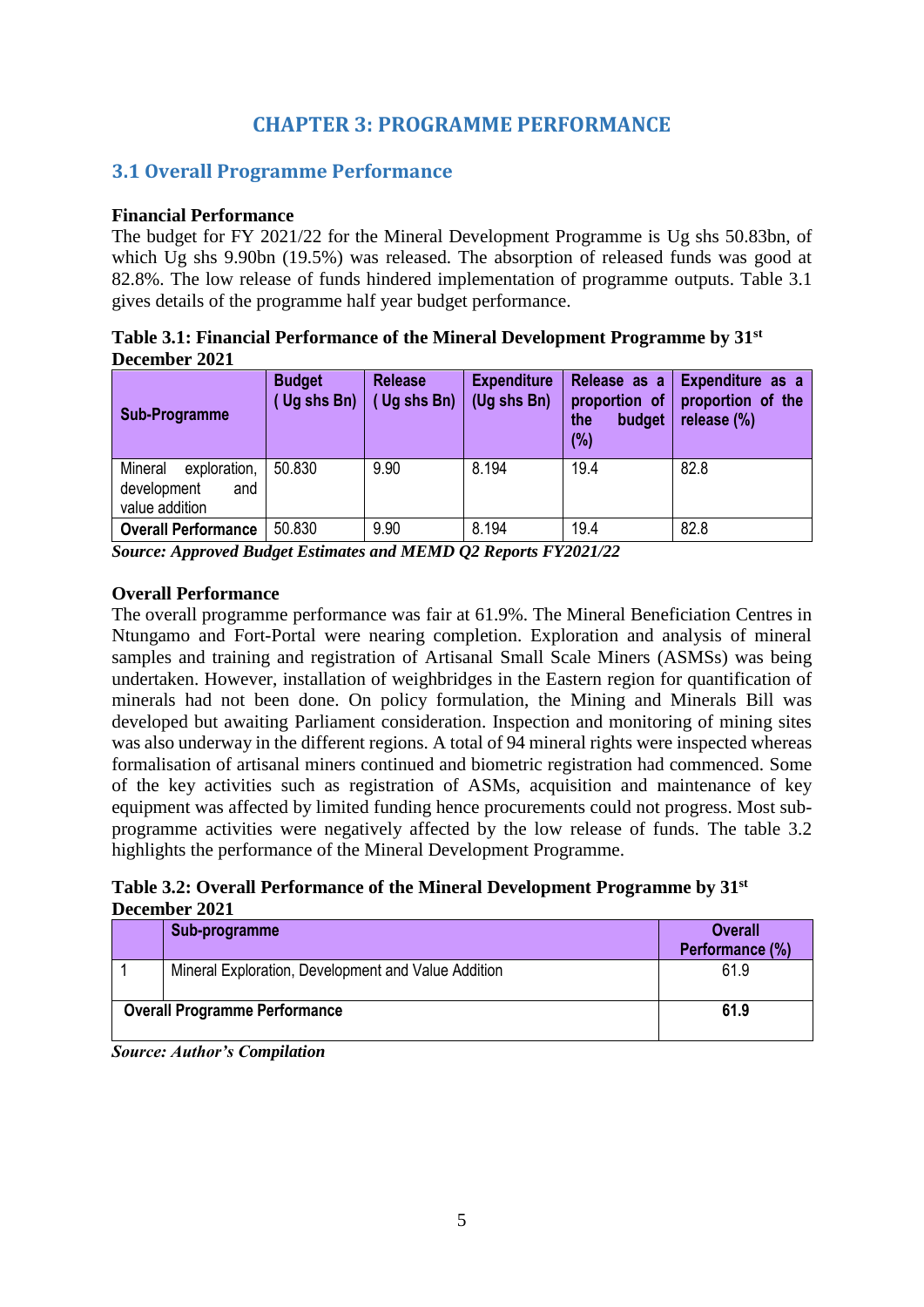## <span id="page-11-0"></span>**3.2 Mineral Exploration, Development and Value Addition Sub-programme**

## <span id="page-11-1"></span>**3.2.1 Introduction**

The sub-programme is responsible for the mineral exploration and investment promotion functions. The sub-programme contributes to four programme objectives: Explore and quantify priority mineral and geothermal resources across the country; Increase adoption and use of appropriate and affordable technology along the value chain; Increase investment in mining and value addition; and expand mineral processing and marketing.

The sub-programme has 34 Programme Implementation Action Plan (PIAP) interventions for the five year NDP III period, of which 10 were planned for this FY. Nine of the planned interventions were reviewed and monitored.

The planned interventions for FY 2021/22 under the sub-programme that were monitored under the sub-programme were:

- Establishment and equip a dedicated exploration unit, with access to functional laboratories.
- Undertake a detailed exploration and quantification of minerals and geothermal resources in the country.
- Organise, formalise and regulate the artisanal and small-scale miners.
- Review of the Mining Act 2003 and develop other relevant laws and regulations.
- Domesticate appropriate regional and international treaties, conventions, agreements, protocols which support good governance in the mining industry.
- Strengthen the capacity to undertake mineral certification, trading, testing, inspection, regulation and enforcement.
- Strengthen capacity to monitor, inspect and enforce health, safety and environmental provisions.
- Strengthen monitoring and inspection of mining operations to minimise negative social and environmental impacts.
- Establish and strengthen earthquake, landslides and other geohazard monitoring systems.

#### **Performance**

The sub-programme performance was fair at 61.9%. Construction of the mineral beneficiation centers in Ntungamo and Fort-Portal was at 98% and 90% respectively. Training and the biometric registration of ASMSs had commenced. On policy formulation, the Mining and Minerals Bill was developed but awaiting Parliamentary consideration. However, the limited funding constrained progress of activities to achieve key outputs under the interventions. Annex 1 gives the detailed performance per intervention under the sub-programme.

#### **Performance of the Interventions**

### <span id="page-11-2"></span>**3.2.2 Establishment and equip a dedicated exploration unit, with access to functional laboratories**

The intervention aims at establishment of functional exploration units in all the regions of the country to quicken the process of analysis of mineral samples explored in the various regions countrywide. The intervention also aims at equipping the mineral laboratories with key equipment to aid in sample analysis.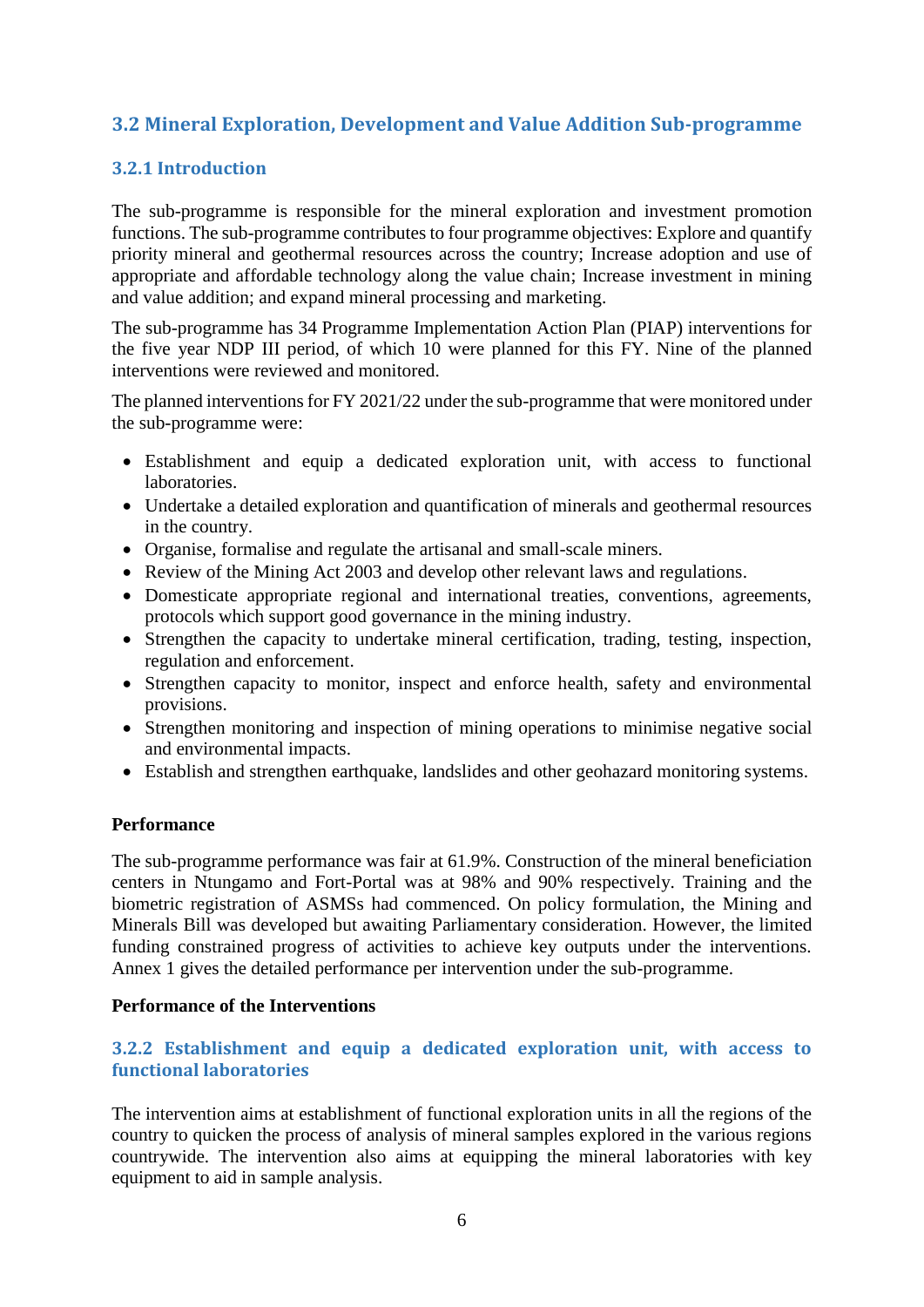The output for FY 2021/22 is establishment of operational mineral beneficiation centers in Ntungamo and Fort-Portal, and procurement of laboratory equipment for the Geological Survey and Mines Directorate (GSMD).

The performance was fair. Construction of the mineral beneficiation centres in Ntungamo and Fort-Portal was ongoing with progress of works at 98% and 90% respectively, but behind schedule and completion of the works was expected in Q3 of FY 2021/22. Although the centres are about to be completed, the MEMD should fast track equipping of the facilities with staff and equipment so as to operationalise these exploration units.

On equipping of the mineral laboratory at the GSMD, the newly procured Mineral Jig was installed pending manufacturer training before it could start. Installation of the dust extract and chemical venting system installation was ongoing at 70%, while testing of the mineral jig was successfully completed in December 2021. The sites for the weighbridges for quantification of minerals were identified in Bulambuli, Katakwi and Napak districts, but installation had not begun. Installation of assorted new equipment such as shaking table, new rock lab pulverisers, laboratory dry, drum magnetic separator, density balance and the particle size analyser were also still not yet done. There is need to complete installation of the newly acquired equipment for mineral sample analysis since this will lead to faster ascertaining of the country's mineral potential. However, the procurement of other laboratory equipment planned for this FY was yet to be done pending availability of funds.

In order to modernise the laboratory facilities at the Directorate of Geological Survey and Mines (DGSM), the second draft design of the Strategic Minerals Research Facility (SMRF) was undertaken and reviewed by MEMD. The DGSM also continued with preparation of documentation for ISO/IEC 17025:2017 accreditation of the Mineral laboratories.



**Finishing works on the Minerals Beneficiation Centre at Boma, Fort-Portal City, Kabarole District** 

## <span id="page-12-0"></span>**3.2.3 Undertake a detailed exploration and quantification of minerals and geothermal resources in the country**

The intervention undertakes mineral exploration through collecting, collating, processing and analysis of mineral samples in the different regions of the country. The intervention also explores the geothermal potential in the country through geological, geophysical and geochemical surveys. The output planned for FY is establishment of mineral and geothermal reserves.

The performance was fair. Under mineral exploration, the Geophysical Airborne Survey of Karamoja and Lamwo regions progressed well during the first half of the FY2021/22 with 100% gravity data acquired under phase 1 and 2. Also 82% of Magnetic and Radiometric data was acquired over Karamoja. The department staff also participated in an online course on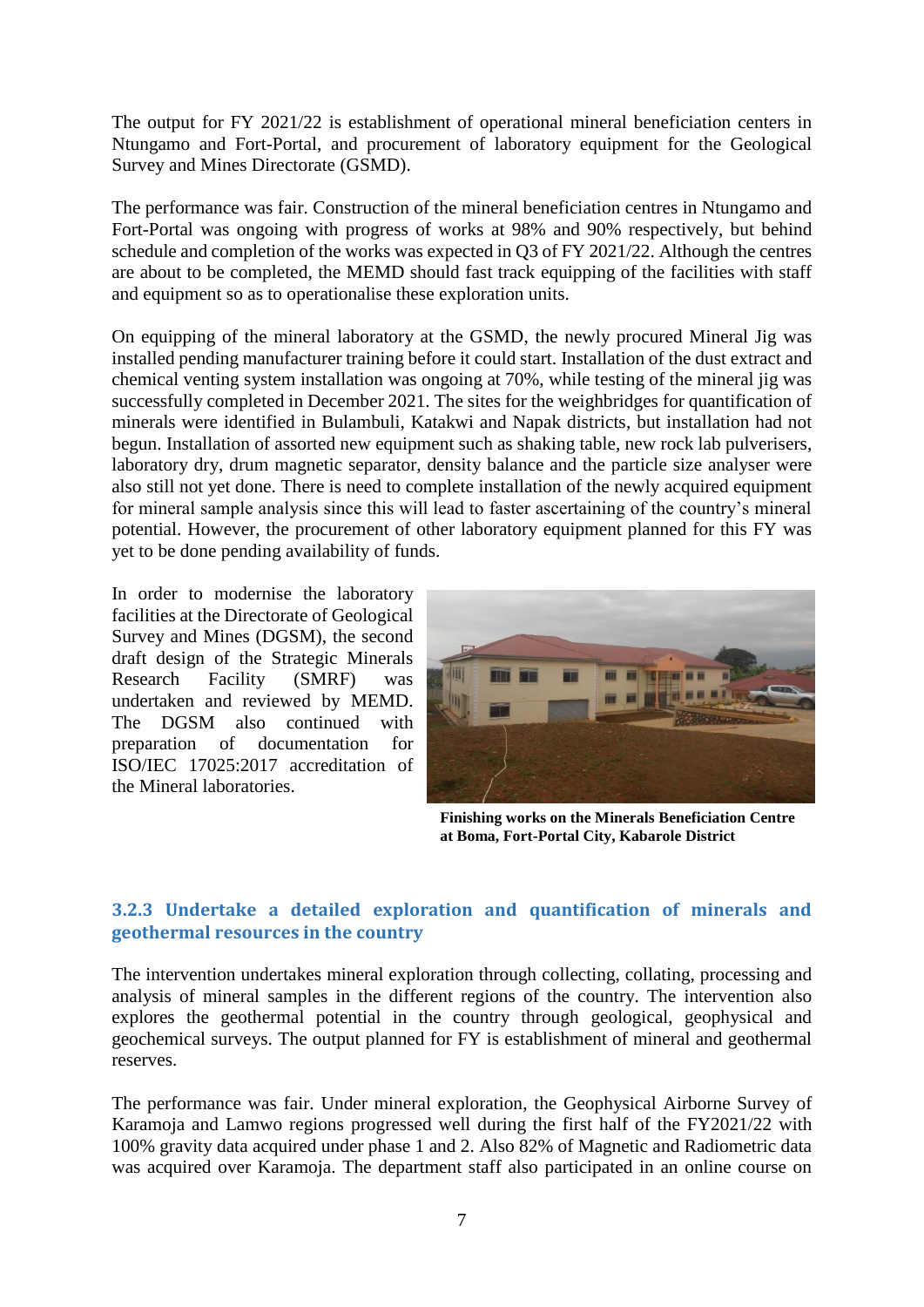Introduction to Geophysical Interpretation Course conducted and facilitated by Xcalibur Geophysics SL, Spain from  $8<sup>th</sup>$  to  $12<sup>th</sup>$  November 2021 who are undertaking the airborne survey.

Under exploration of geothermal potential, a Reconnaissance Survey around Kanangorok in Karamoja was undertaken as recommended by the East African Geothermal Energy Resources (EAGER). Analysis of geological data for Ihimbo, Rukungiri geothermal prospect was also undertaken in preparation for detailed geological and structural analysis. Additionally, preparations for Temperature Gradient Hole (TGH) drilling for Panyimur, Nebbi were ongoing but behind schedule with drilling planned to start in Q3 of the FY 2021/22. The geothermal exploration activities were being constrained by limited funding.

### <span id="page-13-0"></span>**3.2.4 Organise, formalise and regulate the artisanal and small-scale miners**

The goal of the intervention is to improve the livelihood of more than 26.5% of the population which is employed directly and indirectly in the mineral sub-sector more especially Artisanal Small Scale Miners (ASM) who mostly work under poor conditions. For the FY 2021/22, the output is to formalise artisanal miner groups through sensitisation and registration.

The performance was poor. The biometric registration of ASMs was launched by the Ministry in partnership with the Africa Center for Energy and Mineral Policy (ACEMP) in Gulu in December, 2021 after long delays. Only 130 miners were registered against the half year target of 2,500. On sensitisation of ASMs, a total of 960 out of 1,000 artisanal miners were trained on Occupational Safety and Health (OSH), legal and regulatory framework as well as socialeconomic transformation. Of the trained miners 760 were male and 200 females. Other activities such as identifying and gazetting mining areas for ASMs had not progressed pending funds. More therefore needs to be done to sensitise and train ASMs so they can and transform their working conditions.

## <span id="page-13-1"></span>**3.2.5 Review of the Mining Act 2003 and develop other relevant laws and regulations**

The intervention addressing the gaps in the Mining Act 2003 by enacting a bill seeking to promote transparency of mining operations aimed at transforming artisanal small scale mining in Uganda to create an enabling environment for attracting investments among others.

The outputs for this FY were: enact Mining and Minerals Bill and gazette new mining regulations. The performance was good and the revised Mining and Minerals Bill approved by Cabinet with amendments in April 2021, and was tabled before Parliament for debate. The bill was expected to be passed before the end of February 2022.

### <span id="page-13-2"></span>**3.2.7 Strengthen the capacity to undertake mineral certification, trading, testing, inspection, regulation and enforcement**

The intervention aims at maintenance of specialised mineral testing machinery, mineral information systems and building capacity of directorate staff to undertake effective monitoring of mining sites to promote mineral inspection, regulation and enforcement.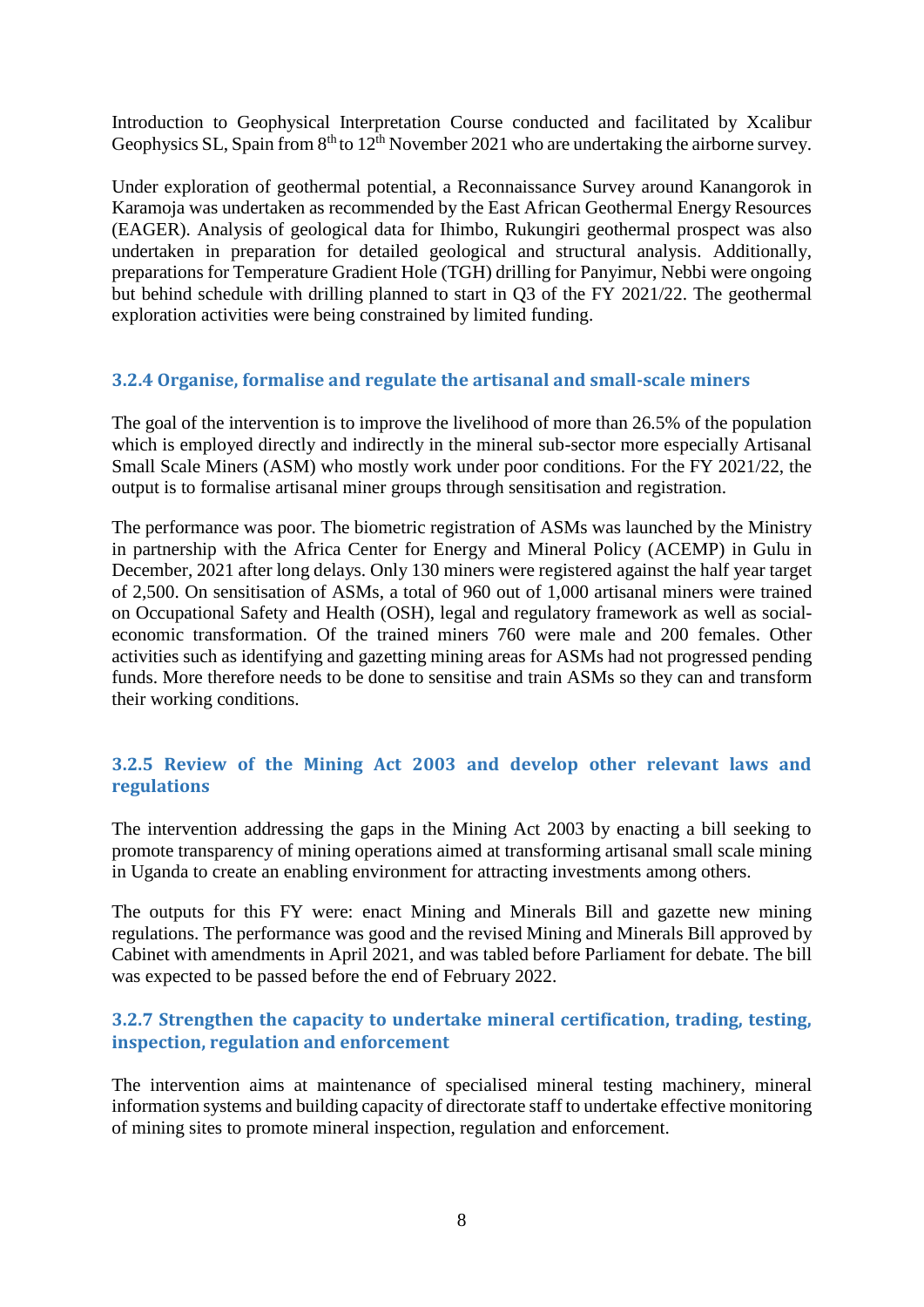The output for the FY 2021/22 is equipping the Mineral Sub-sector with human resource and tools and the performance by half year was good. On maintenance of mineral testing equipment, calibration, and servicing of three fume hoods were undertaken while the procurement for gas supply, chemicals, reagents, apparatus and re-installation of the Savaata Atomic Absorption Spectrophotometer were pending contract signing due to insufficient funds.

To better manage Mineral Geo data, the Geological and Mineral Information System (GMIS), Mineral Cadastre and Registry System (MCRS) and Laboratory Management Information System (LMIS) were maintained and kept fully operational. An inspection and data cleaning exercise was also undertaken in Entebbe to clean and maintain an up-to date MCRS for effective management of mineral rights.

On skills development to enhance capacity of staff under the intervention, a total of 35 staff were internally trained on mineral certification mechanisms while more seven (6 males, and 1 female) undertook long term trainings in the different specialised areas of the Mineral Subsector to boost their knowledge and efficiency in the mineral field. Additionally, eight staff continued with Masters Studies in both local and international studies in mineral skills. The laboratory technical team from the analytical section also had a training on the newly acquired Inductively Coupled Plasma-Optical Emission Spectroscopy (ICP-OES) in November 2021.

### <span id="page-14-0"></span>**3.2.8 Strengthen capacity to monitor, inspect and enforce health, safety and environmental provisions**

The intervention aims at issuing mining licenses and inspecting and monitoring of mining areas to ensure that they are operated under safe working conditions. The planned output for FY 2021/22 is streamlining the administrative functions of the Mineral Sub-sector through inspections and issuing of licenses.

The performance was good. The Mines Inspection Manual and template were developed and updated to streamline monitoring of compliance during inspection and 10 staff from the GSMD were trained on usage of the inspection template. An inspection and data cleaning exercise was also undertaken in Entebbe to clean and maintain an up-to date Mineral Cadaster and Registry System (MCRS) for effective management of mineral rights.

To promote enforcement and compliance to ensure safe working conditions of miners, inspection and awareness campaigns on new regulatory requirements were conducted in a total of thirty seven  $(37)^2$  out of fifty (50) targeted districts. These included: Logori, Arua District, Atiak Gulu District, Kisiita and Kitende in Mudende District. Additionally, mining operations were monitored for compliance by the Police Minerals Protection Unit. The Police Minerals Protection Unit also undertook enforcement in Kasanda with the eviction of illegal miners from Kisiita and control of the gold rush in Kitanda, Mubende District.

Although the intervention had good performance, the release was low (23.2%) and the half year target for different outputs areas could not be achieved. However, the MEMD achieved the targets for activities undertaken under the funding availed with absorption at 94%.

1

<sup>2</sup>Adjumani, Amudat, Arua, Bugiri, Buhweju, Bukedea, Buliisa, Bushenyi, Busia, Gulu, Ibanda, Iganga, Isingiro, Kabale, Kabarole, Kanungu, Kasanda, Kasese, Kisoro, Kyenjojo, Lyantonde, Manafwa, Masaka, Masindi, Mitooma, Mityana, Moroto, Mubende, Mukono, Nakapiripiriti, Nebbi, Ntungamo, Rwampara, Sembabule, Sheema, Tororo and Zombo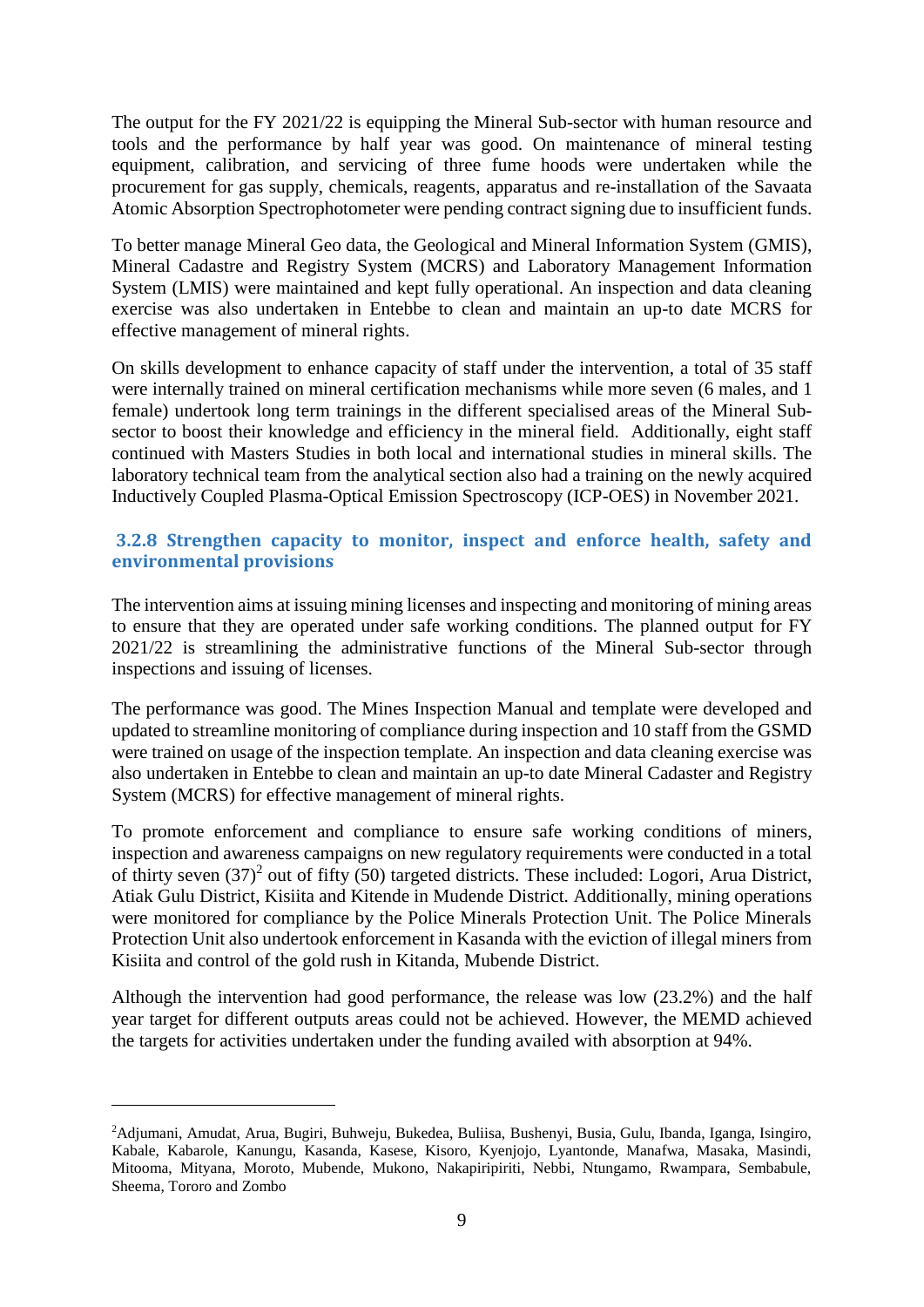### <span id="page-15-0"></span>**3.2.9 Strengthen monitoring and inspection of mining operations to minimise negative social and environmental impacts**

The intervention develops standards on Health, Safety and Environment (HSE) to ensure that the mining activities in the different areas minimise degradation of environment and ensure safety of miners.

The output for FY 2021/22 is developing a standard on HSE for miners and the performance was fair. The technical guidelines for the standard on HSE to minimise social impacts and degradation of environment by mining activities and ensure safety of miners were developed and reviewed, with benchmarking on HSE standards ongoing.

Sensitisation and consultations with miners on issues related to Environment, Health and Safety and Gender Mainstreaming in selected mining sites in Kabarole District were also undertaken. The MEMD should therefore fast track the development of the HSE standard to improve the safety of the mining areas.

### <span id="page-15-1"></span>**3.2.10 Establish and strengthen earthquake, landslides and other geohazard monitoring systems**

The intervention aims at developing and putting in place measures to avoid destruction of life and property due to geo hazards. The target for FY 2021/22 is measures to avoid destruction of life and property due to geo hazards put in place through monitoring seismological stations establishing an infrasound station in Entebbe.

The Geology Directorate continued with data collection, analysis and interpretation of earthquake data from local stations (Entebbe, Kilembe, Kyahi, Hoima and Nakawuka). Also 20 sites were identified and surveyed to host temporary stations for monitoring seismic events in the Western Arm of the Rift Valley. However, installation of the infrasound system in Entebbe for early warning of geo-hazards was not implemented due to delayed procurement.

### <span id="page-15-2"></span>**Challenges**

- Low release of funds affected most planned activities under the programme such as formalisation of ASMs.
- The slow pace of procurement hampered acquisition of equipment.

#### <span id="page-15-3"></span>**Recommendations**

- The MEMD should prioritise funding to the key sub-programme activities for example acquisition of laboratory equipment.
- The MEMD should fast track procurement of pending mineral equipment.

### <span id="page-15-4"></span>**Conclusion**

The Mineral Exploration, Development and Value Addition Sub-programme performance was fair at 61.9%. The Mining and Minerals Bill awaited Parliamentary consideration, whereas a total of 94 licenses were inspected. Developing additional health and safety standards for ASMs was ongoing. The sub-programme also continued with the exploration of mineral and geothermal potential in the country. Phase 1 and phase 2 geophysical airborne survey of Karamoja and Lamwo were completed with phase 3 ongoing. Profiling and training of ASMs continued during the FY, and the biometric registration commenced. Performance was affected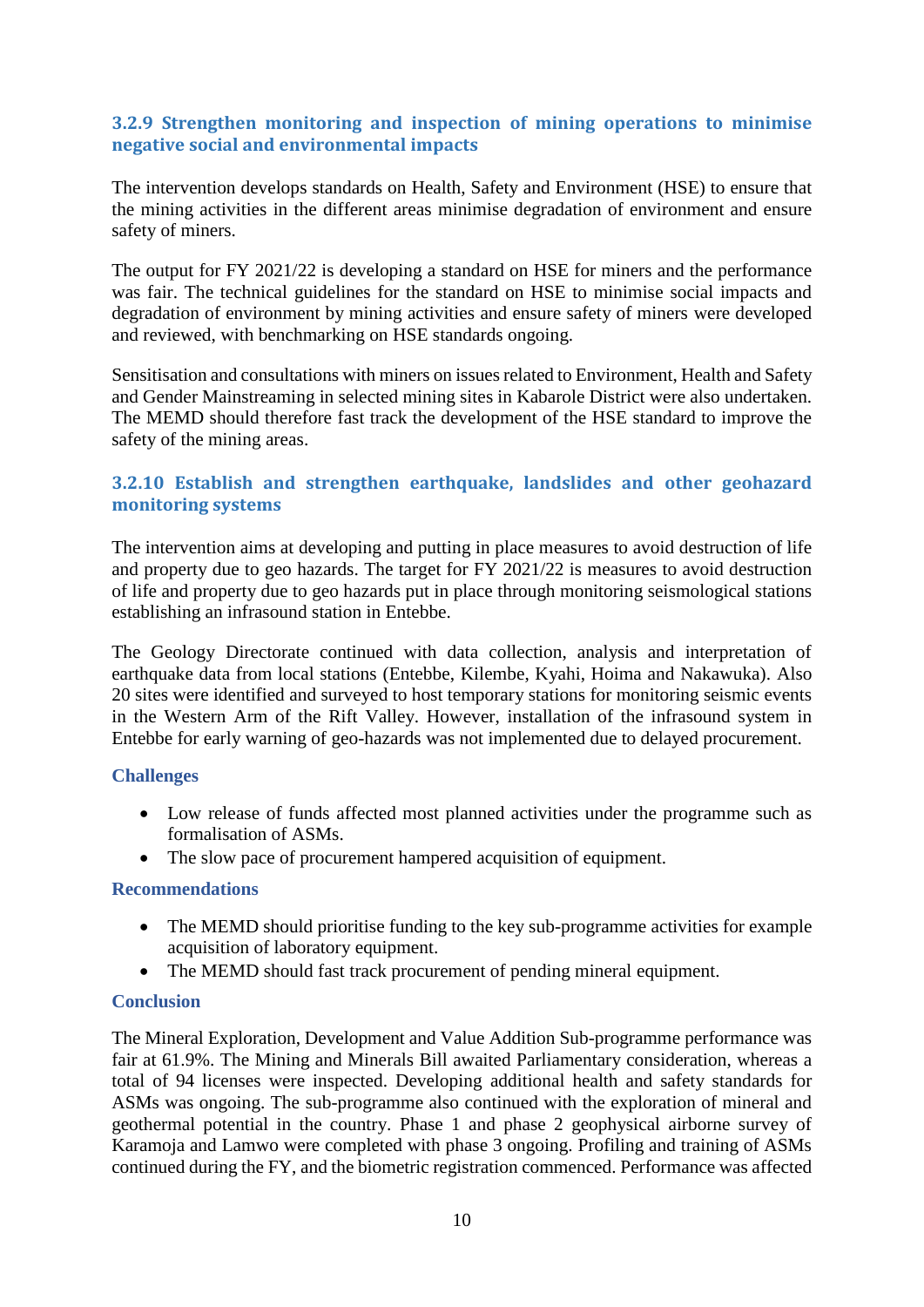by low release of funds which led to hindered maintenance of laboratory equipment coupled with delayed procurement. This has left the installation of an infrasound station to ascertain lightning risk pending.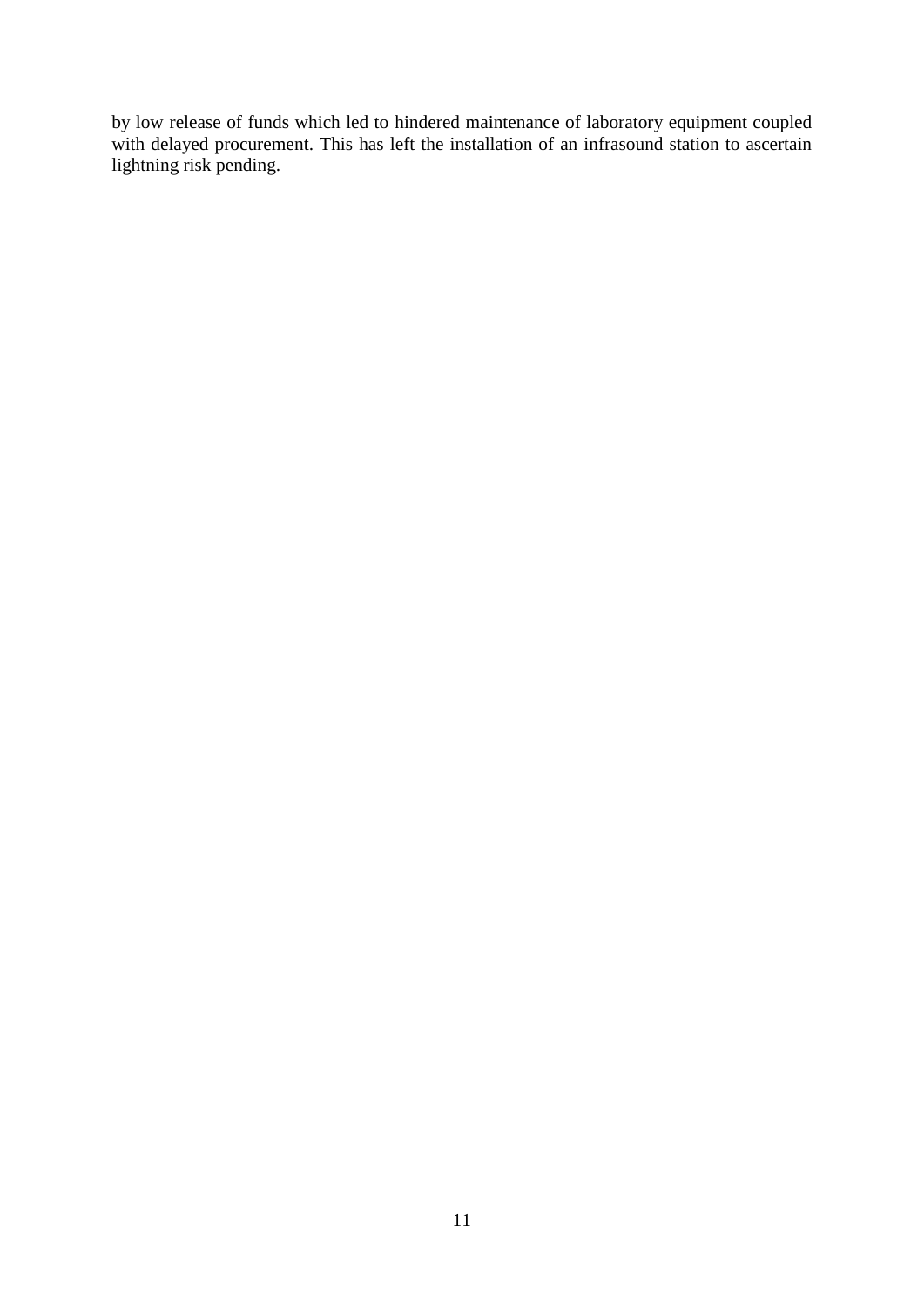## **CHAPTER 4: CONCLUSION AND RECOMMENDATIONS**

## <span id="page-17-1"></span><span id="page-17-0"></span>**4.1 Programme Conclusion**

The overall performance of the programme was at 61.9%. The programme continued to engage in activities to ascertain and establish the mineral potential in the different regions in the country, while undertaking capacity building in mineral skills management. Exploration of some minerals such as gold especially by ASMs was undertaken. Although the programme performance was fair, the interventions implemented were more of mineral exploration and not geared towards mineral processing with no investments for value addition realised. Thus the programme is not meeting the objectives of expanding mineral processing and marketing, and increasing investment in mining. There should be more effort geared towards mineral value addition which will in turn lead to more employment in the sub-sector and increased mineral production.

## <span id="page-17-2"></span>**4.2 Recommendation**

The MEMD should prioritise funding of interventions under the Mineral Sub-programme so that the potential of the minerals sector can be fully harnessed.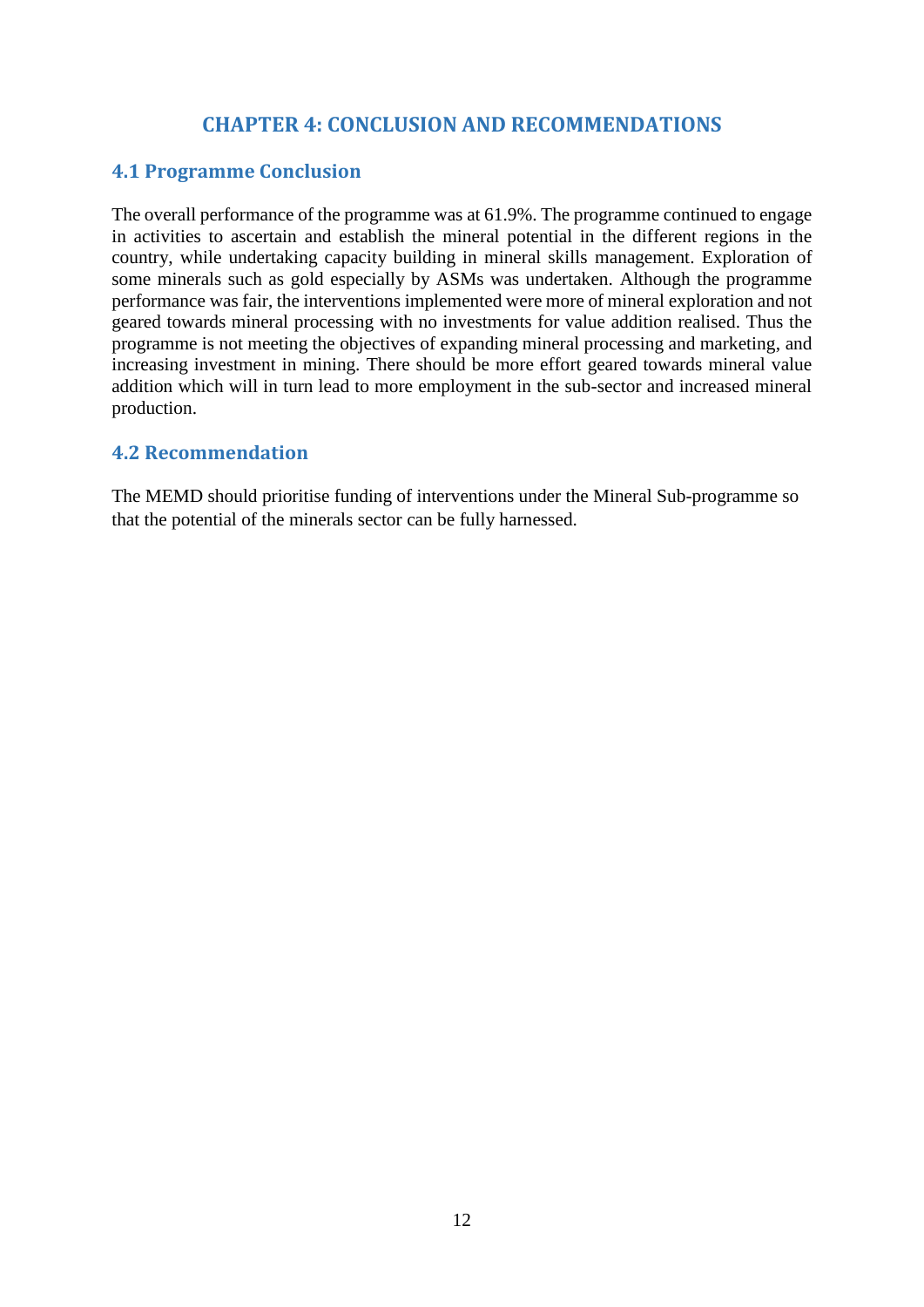## **REFERENCES**

- <span id="page-18-0"></span>1. Ministry of Energy and Mineral Development (2021), Ministerial Policy Statement, Vote; 017 and 312
- 2. Ministry of Energy and Mineral Development (2021), Quarter 1 and 2 FY 2021/22 Reports
- 3. National Planning Authority, Third National Development Plan (NDPIII) 2020/21 2024/25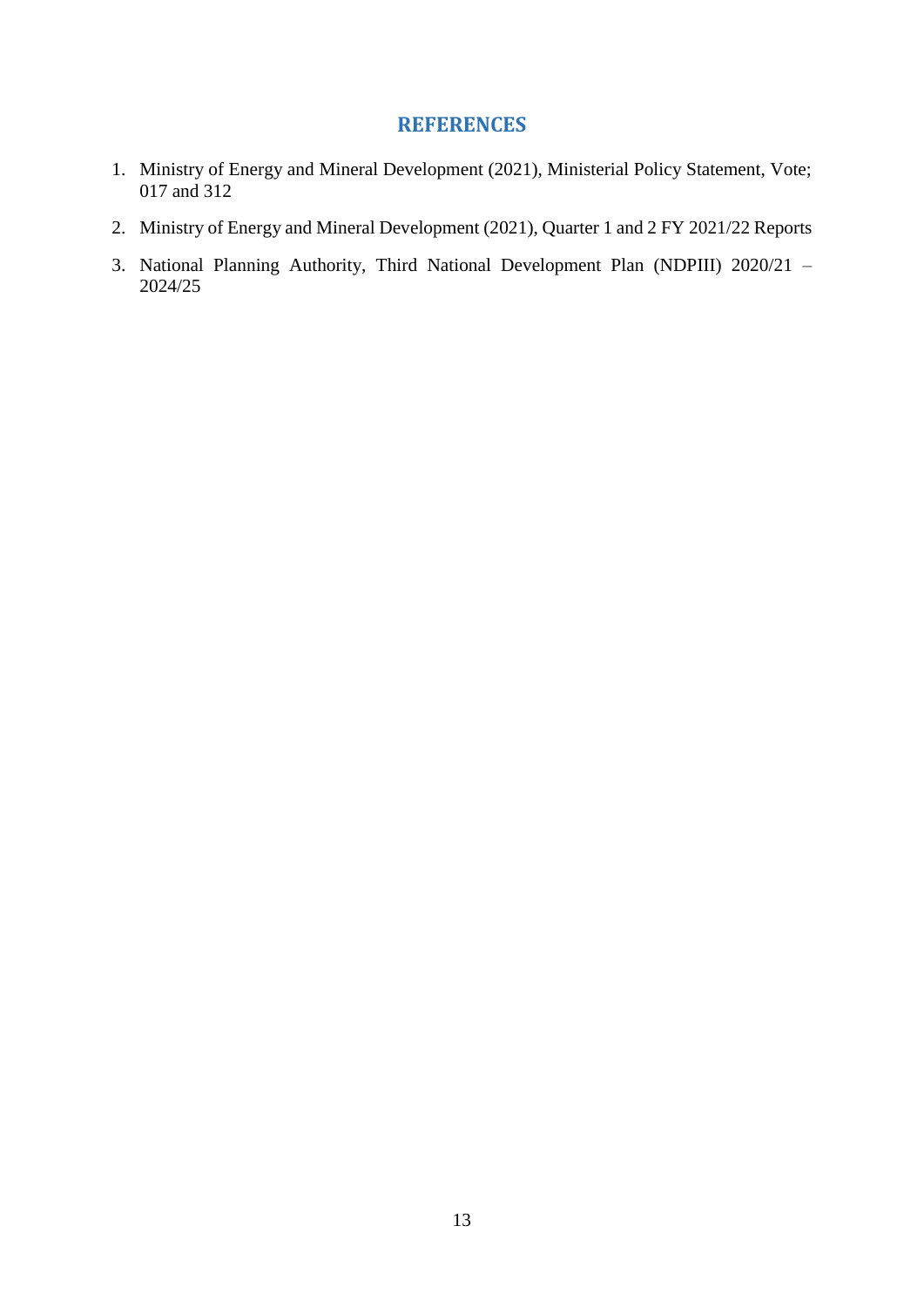## **ANNEXES**

## <span id="page-19-0"></span>**Annex 1: Performance of Mineral Exploration, Development and Value Addition Subprogramme as at 31st December 2021**

| Intervention                                                                                                                                                                    | <b>Output</b>                                                                                              | <b>Annual</b><br><b>Budget</b><br>(billion | % of<br>budget<br>received | $%$ of<br>budget<br>spent | <b>Annual</b><br><b>Target</b> | Cum.<br><b>Achieved</b><br><b>Quantity</b> | <b>Physical</b><br><b>Performance</b><br>Score (%) | <b>Remark</b>       |
|---------------------------------------------------------------------------------------------------------------------------------------------------------------------------------|------------------------------------------------------------------------------------------------------------|--------------------------------------------|----------------------------|---------------------------|--------------------------------|--------------------------------------------|----------------------------------------------------|---------------------|
| Establishment and<br>equip a dedicated<br>exploration unit,<br>with access to<br>functional<br>laboratories                                                                     | Functional<br>Exploration<br>Unit<br>established                                                           | 8.650                                      | 59.7                       | 79.5                      | 138                            | 56.000                                     | 11.61                                              | Fair<br>performance |
| Undertake a<br>detailed exploration<br>and quantification of<br>minerals and<br>geothermal<br>resources in the<br>country                                                       | Mineral<br>reserves<br>established<br>and geological<br>and minerals<br>information<br>system<br>developed | 35.008                                     | 8.1                        | 85.2                      | 100                            | 4.500                                      | 38.33                                              | Fair<br>performance |
| Organize, formalise<br>and regulate the<br>artisanal and small-<br>scale miners                                                                                                 | Artisanal<br>miners groups<br>formalised                                                                   | 0.424                                      | 33.5                       | 68.3                      | 100                            | 15.000                                     | 0.37                                               | Poor<br>performance |
| Review of the<br>Mining Act 2003<br>and develop other<br>relevant laws and<br>regulations                                                                                       | Laws enacted.<br>Regulations<br>gazetted                                                                   | 1.002                                      | 30.0                       | 94.0                      | 100                            | 24.000                                     | 1.58                                               | Good<br>performance |
| Domesticate<br>appropriate regional<br>and international<br>treaties,<br>conventions,<br>agreements,<br>protocols which<br>support good<br>governance in the<br>mining industry | Good<br>governance<br>and best<br>practices<br>applied in the<br>mining<br>industry                        |                                            |                            |                           |                                |                                            |                                                    |                     |